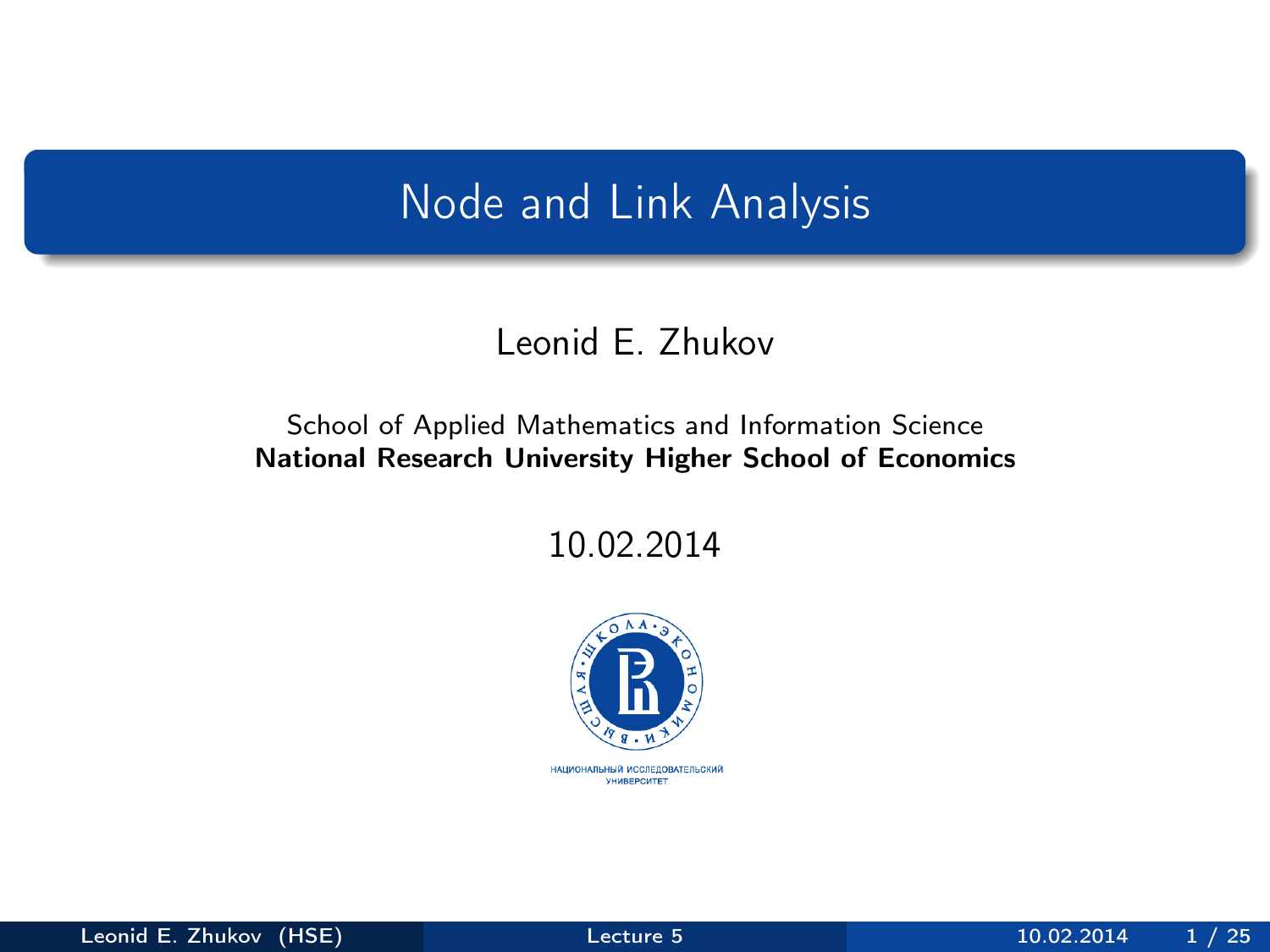Sociology. Linton Freeman, 1979.

Most "important"actors: actor location in the social network

- Actor centrality involvment with other actors, many ties, source or recepient
- Actor prestige recipient (object) of many ties, ties directed to an actor

Three graphs:

- Star graph
- **•** Circle graph
- Line graph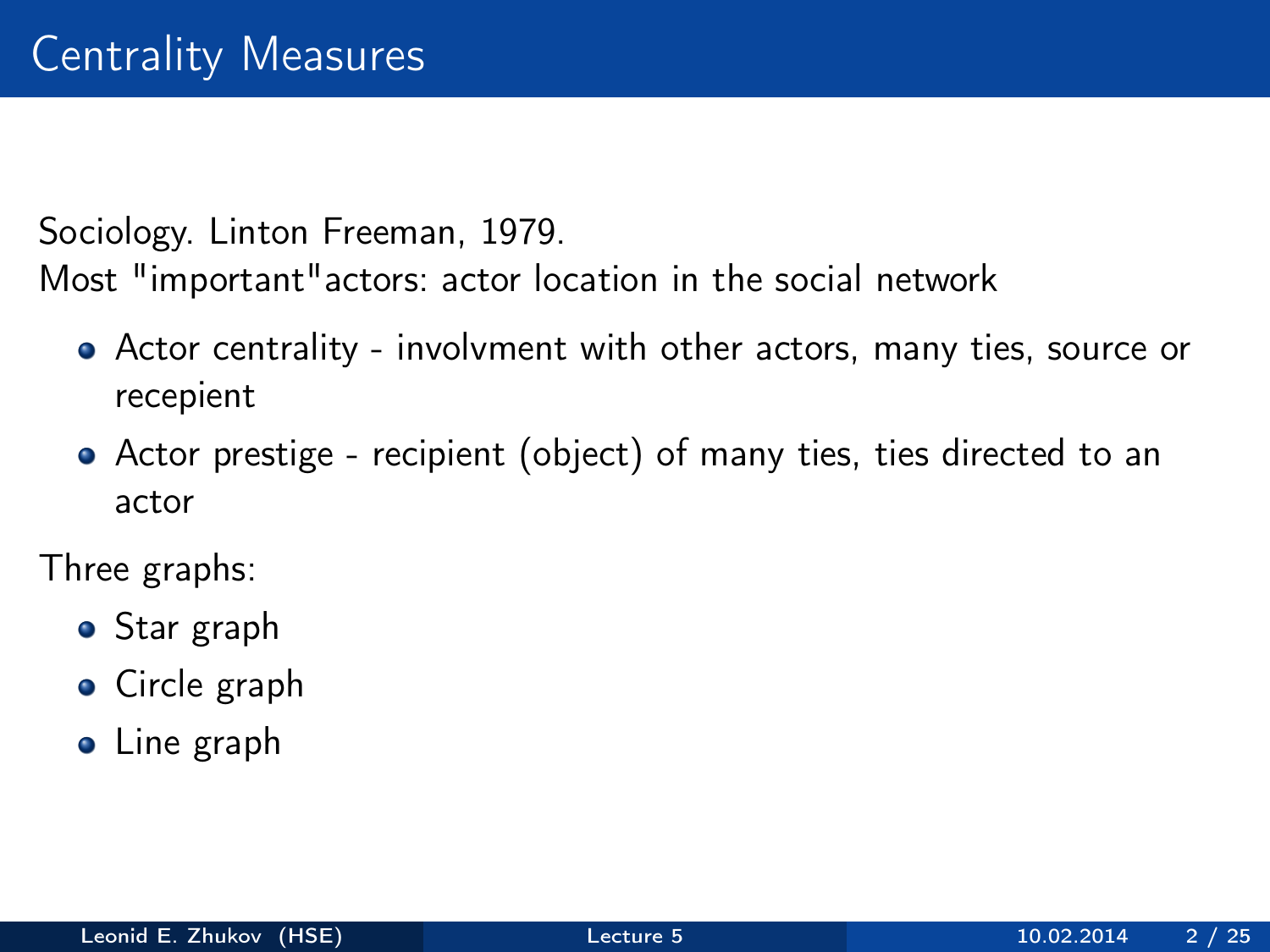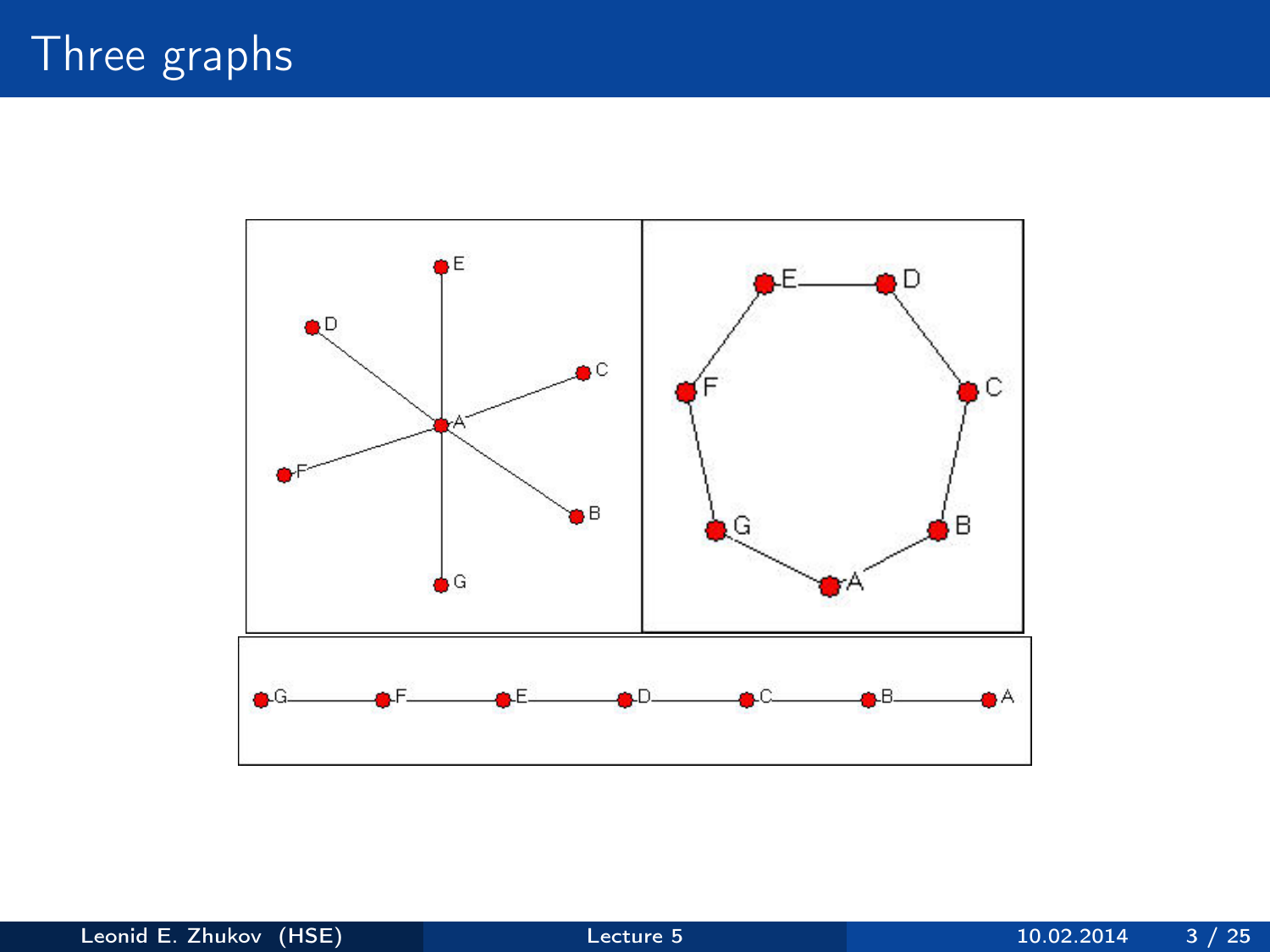Degree centrality

$$
C_D(i) = k(i) = \sum_j A_{ij} = \sum_j A_{ji}
$$

Normalized degree centrality

$$
C_D^*(i) = \frac{1}{n-1}C_D(i)
$$

High centrality degree -direct contact with many other actors Low degree - not active, peripherial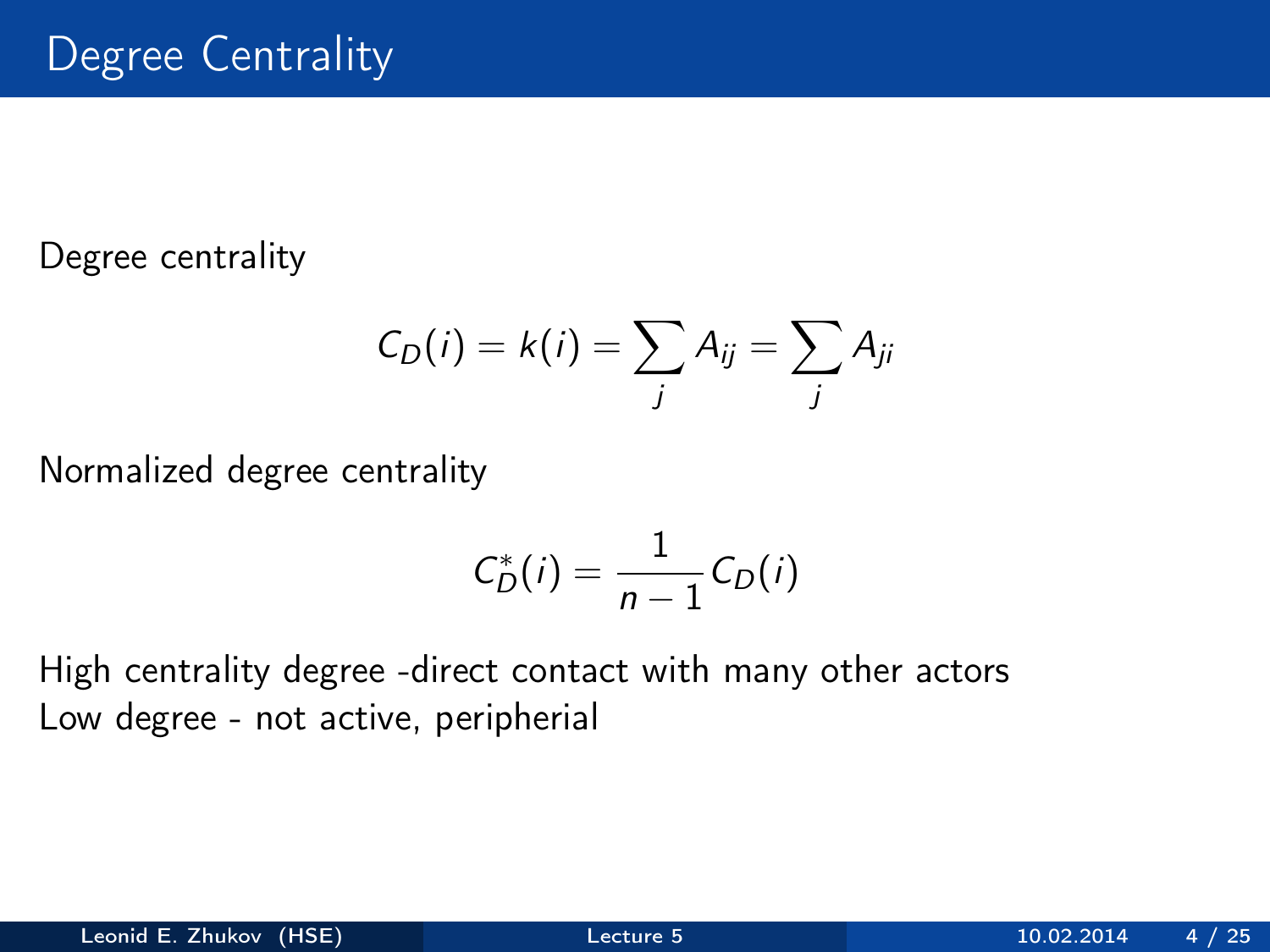Closeness centrality How close an actor to all the other actors in network

$$
C_C(i) = \left[\sum_j d(i,j)\right]^{-1}
$$

Normalized closenss centrality

$$
C_C^*(i) = (n-1)C_C(i)
$$

Actor in the center can quickly interact with all others, short communication path to others, minimal number of steps to reach others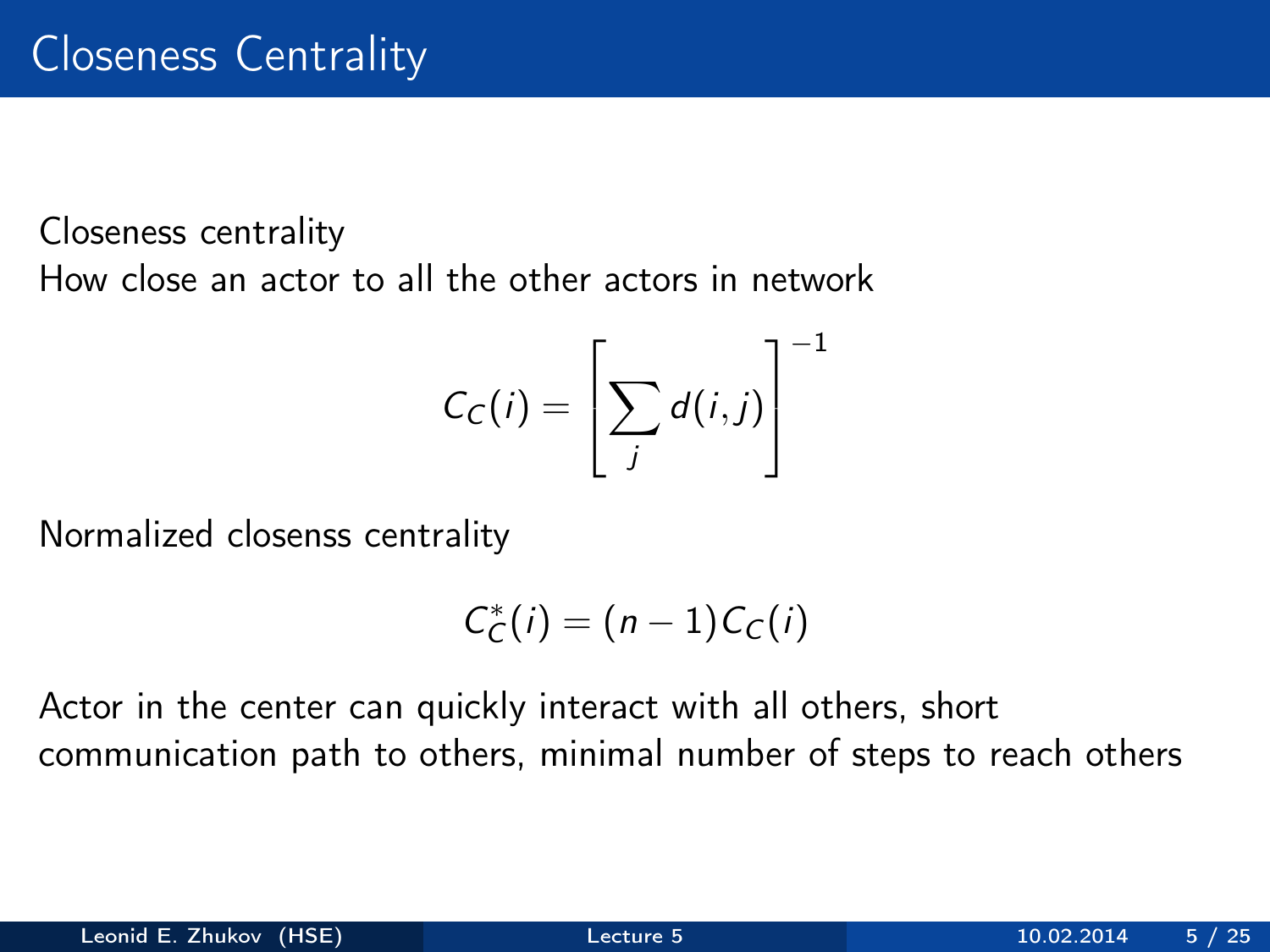Betweenness Centrality Number of shortest paths going through the actor  $\sigma_{st}(i)$ 

$$
C_B(i) = \sum_{s \neq t \neq i} \frac{\sigma_{st}(i)}{\sigma_{st}}
$$

Normalized betweenness centrality

$$
C_B^*(i)=\frac{2}{(n-1)(n-2)}C_B(i)
$$

Probability that a communication from  $s$  to  $t$  will go through  $i$  (geodesics) Edge betweenness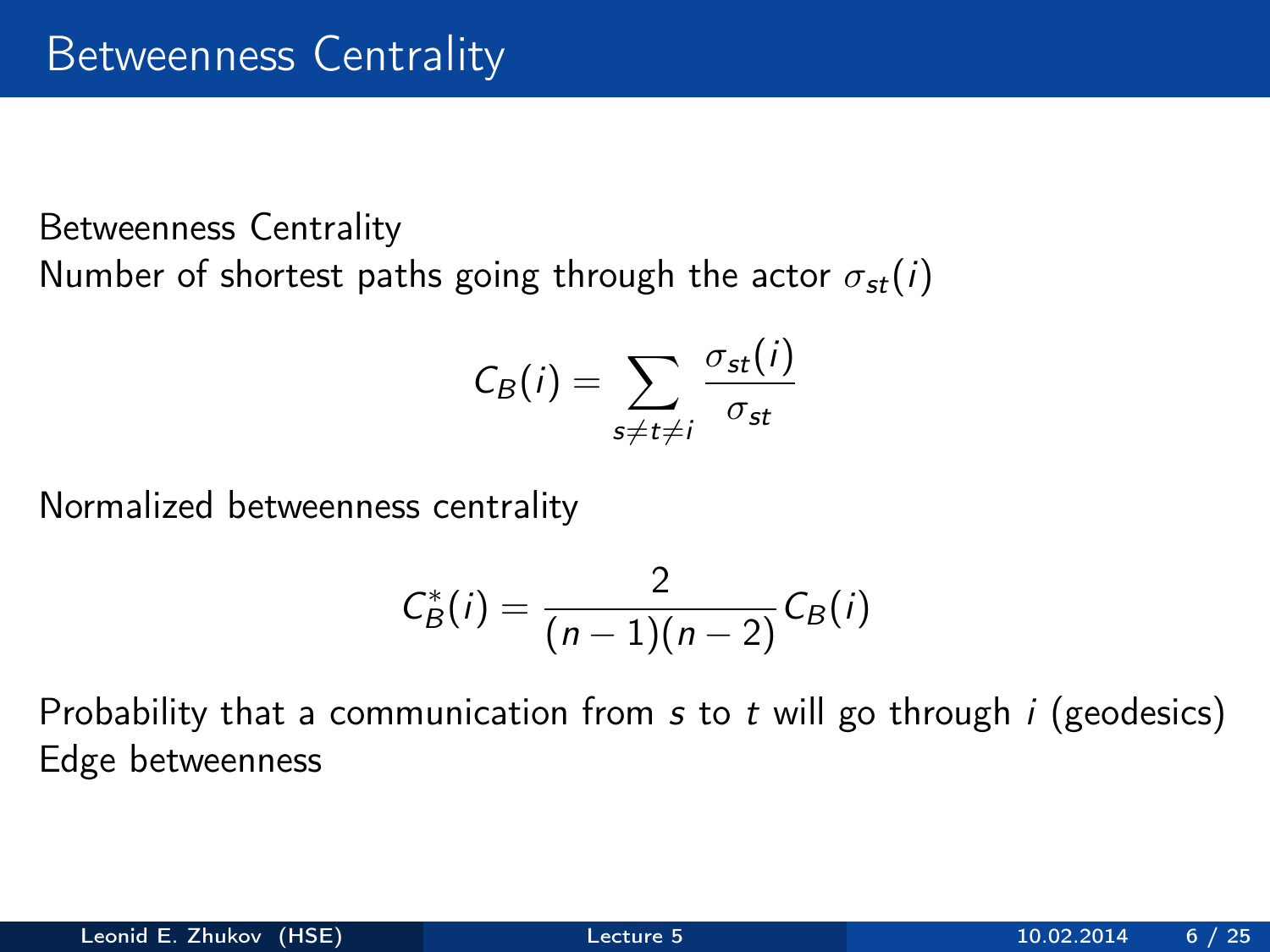Degree prestige

$$
P_D(i) = k_{in}(i) = \sum_j A_{ji}
$$

Normalized degree prestige

$$
P_D^*(i) = \frac{1}{n-1} P_D(i)
$$

Prestigious actors recieve many nominations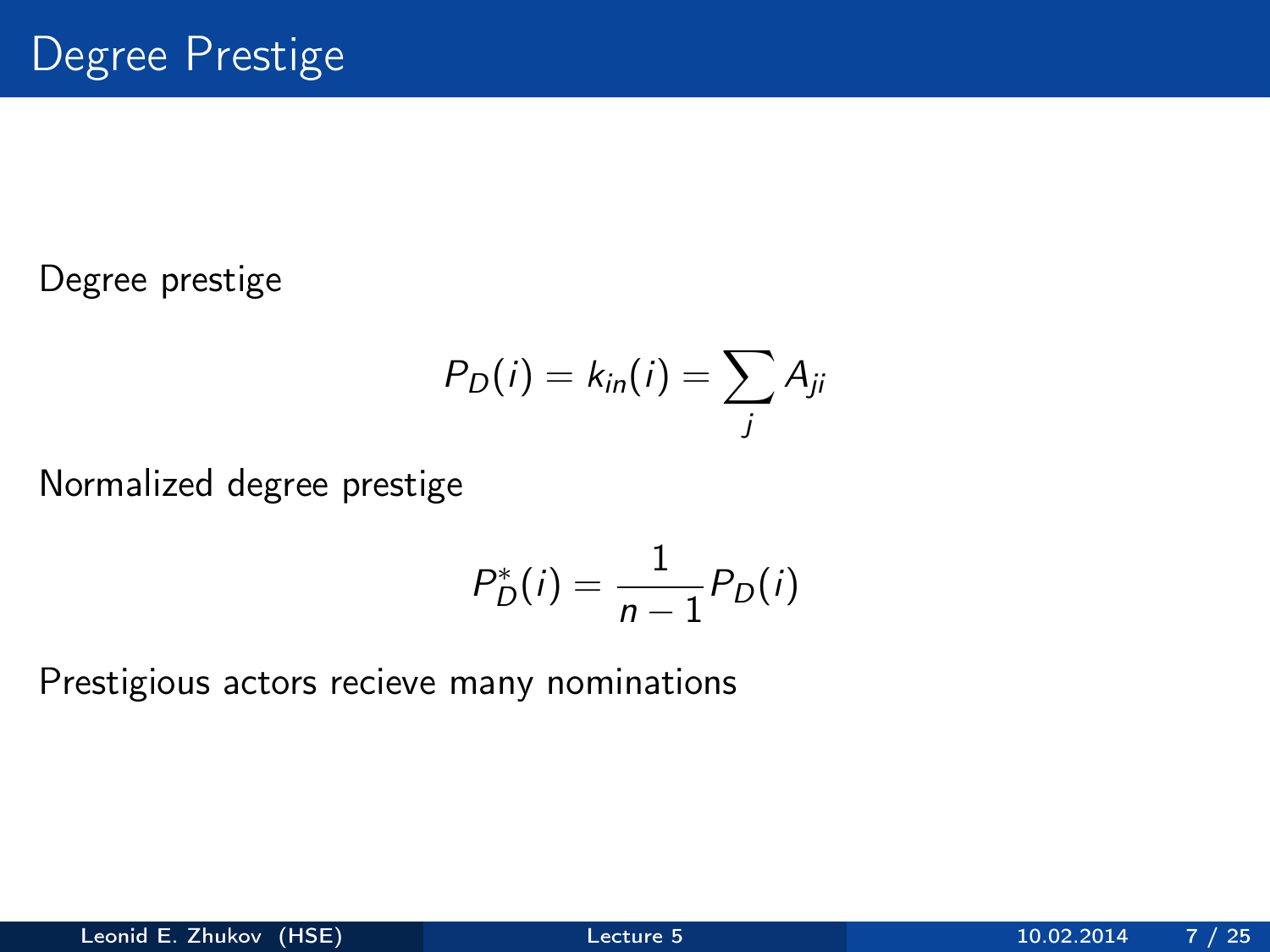Proximity prestige

Influence domain - set of actors that can reach i directly and indirectly.  $I_i$  - size of influence domain. Average distance  $\sum_j d(j,i)/I_i$ 

$$
P_p(i) = \frac{I_i/(n-1)}{\sum_j d(j,i)/I_i}
$$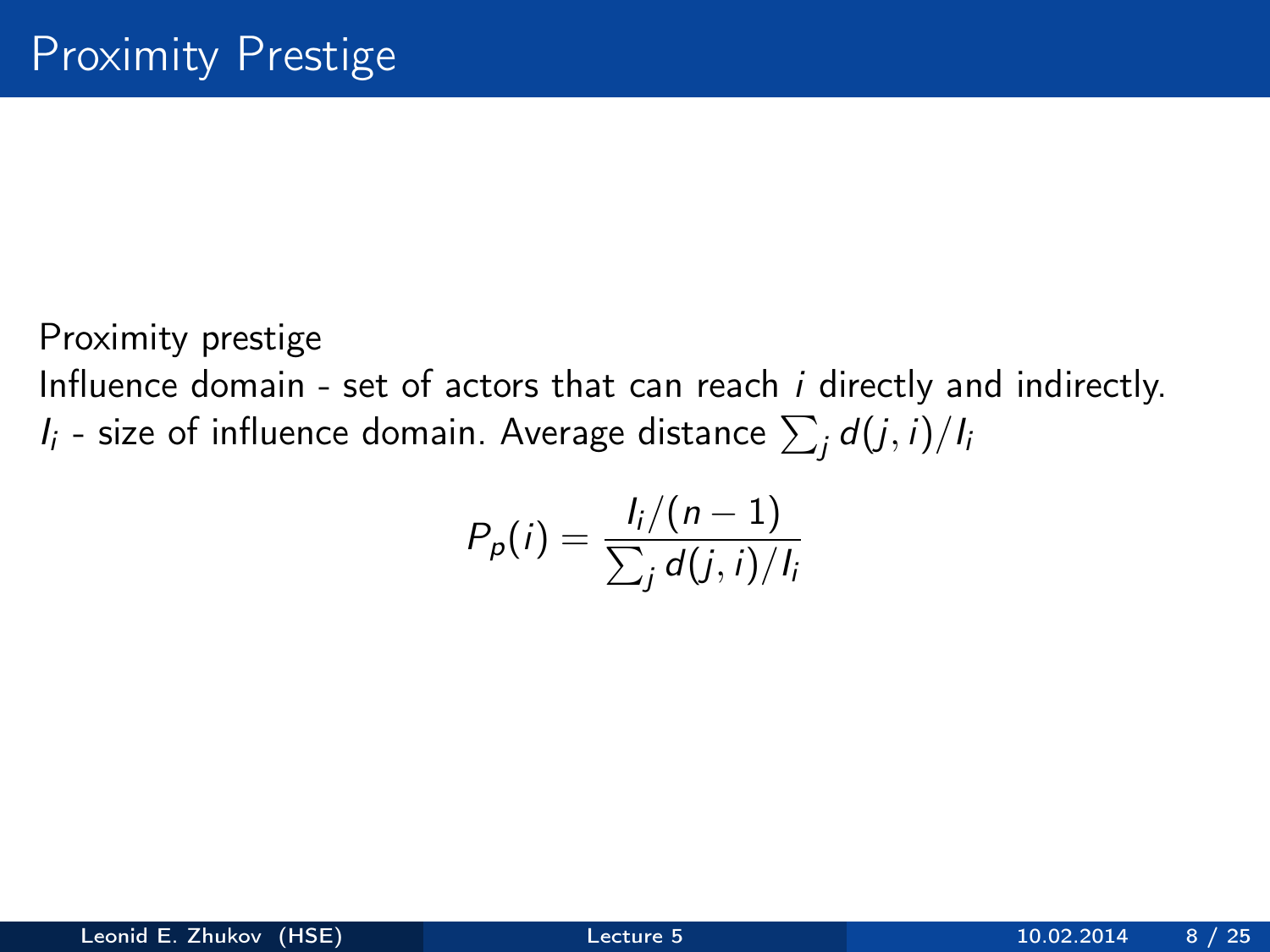Centralization (network measure) - how central the most central node in the network in relation to all other nodes.

$$
C_x = \frac{\sum_{i}^{N} [C_x(p_*) - C_x(p_i)]}{\max \sum_{i}^{N} [C_x(p_*) - C_x(p_i)]}
$$

 $C_x$  - one of the centrality measures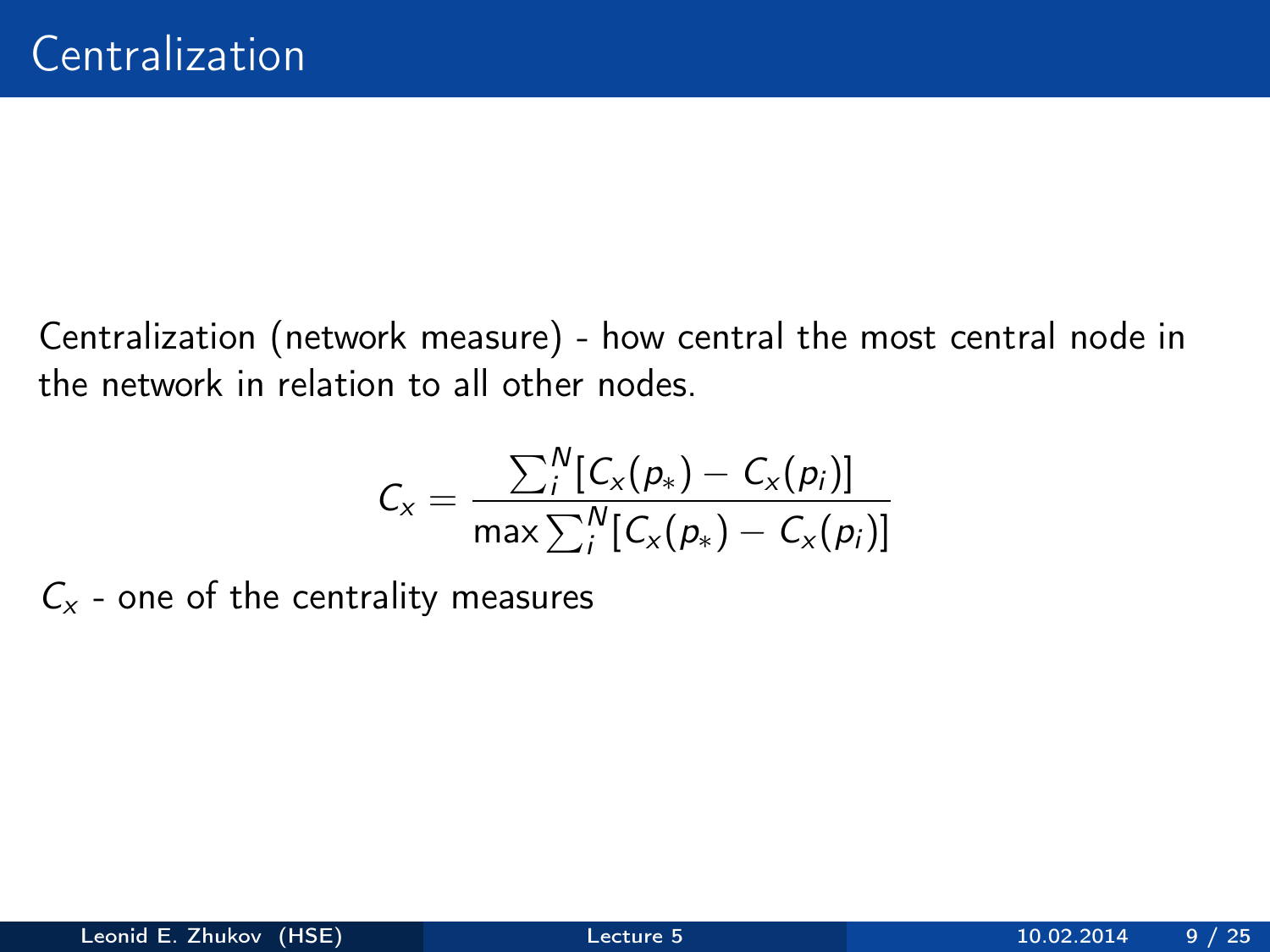Graph  $G(n, m)$  and adjacency matrix  $A_{ii}$ , edge  $i \rightarrow j$ 

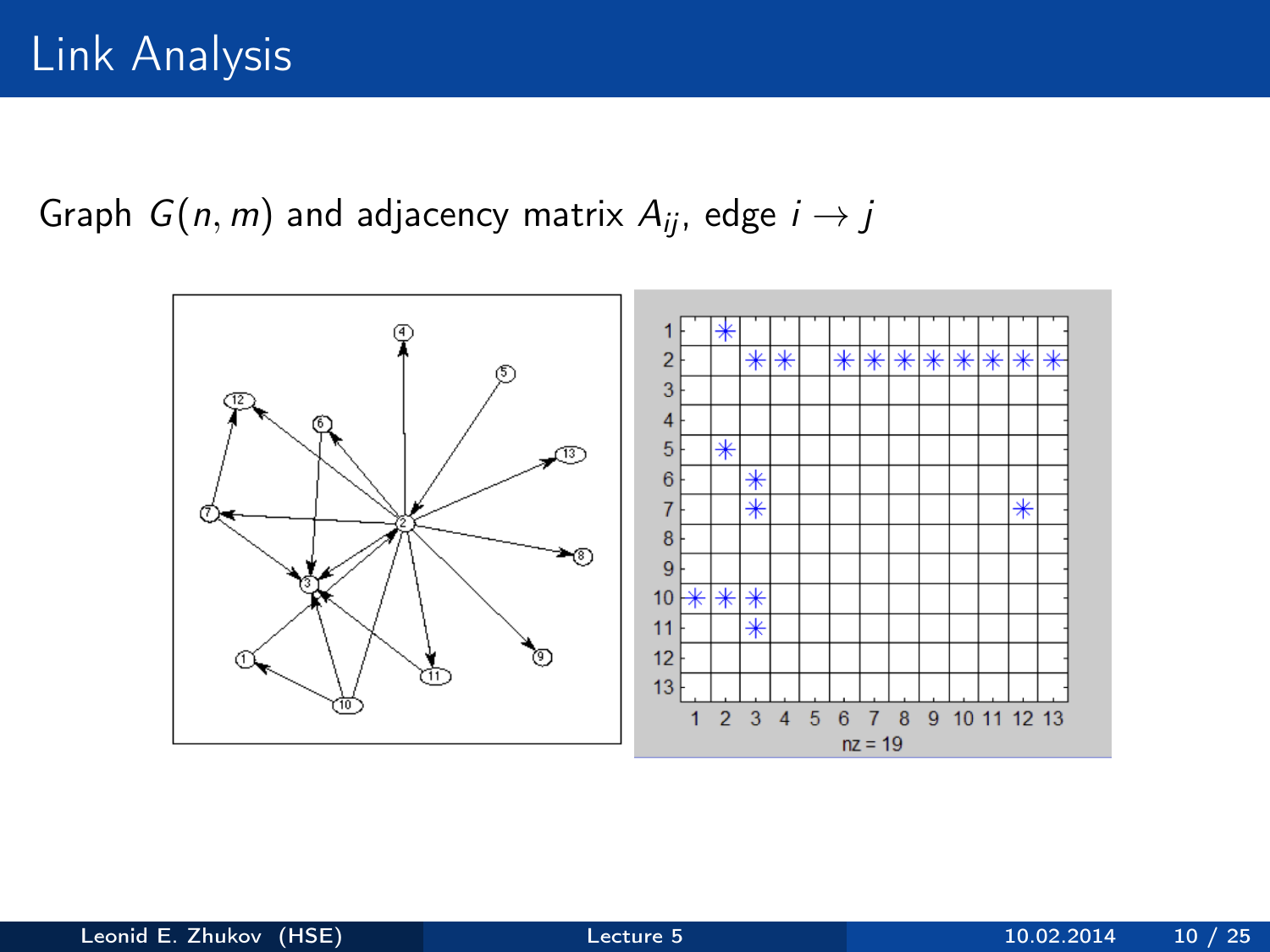Leo Katz, 1953.

Take into account status (prestige) of directly connected actors



Nontrivial solution only if  $det(I - A^T) = 0$ . Need to constraint matrix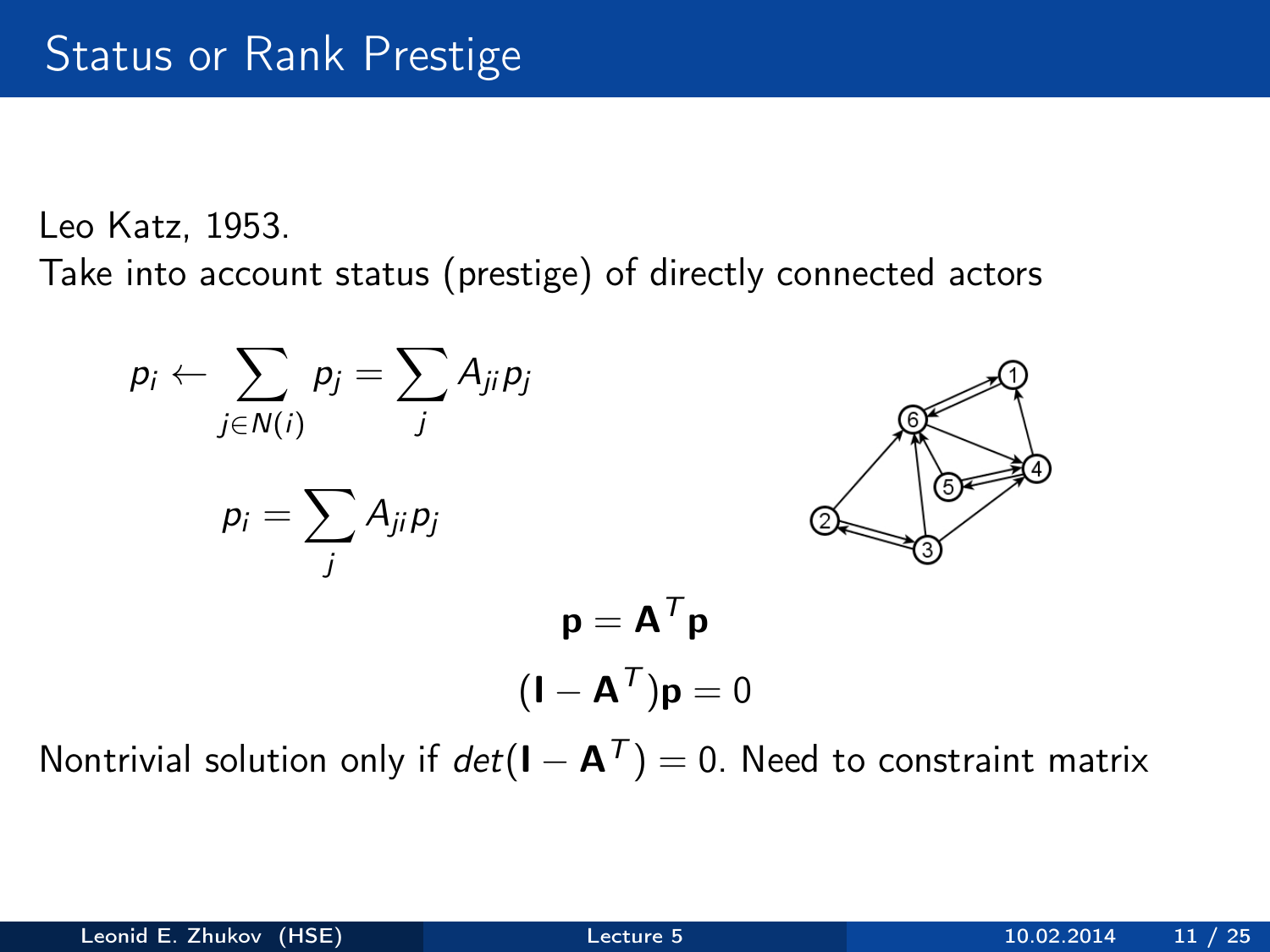Leo Katz, 1953

An actor gives equal parts of its prestige to all nearest neighbours

$$
p_i \leftarrow \sum_j A_{ji} \frac{p_j}{k_{out}(j)} = \sum_j \frac{A_{ji}}{k_{out}(j)} p_j
$$

$$
\mathbf{p} = (\mathbf{D}^{-1} \mathbf{A})^T \mathbf{p}
$$

where  $\mathbf{D}_{ii} = max(k_i, 1)$  $\mathsf{D}^{-1}\mathsf{A}$  - stochastic matrix,  $\sum_j (\mathsf{D}^{-1}\mathsf{A})_{ij} = 1$ , guaranteed  $\lambda_{\sf max} = 1$ 

$$
(\mathbf{D}^{-1}\mathbf{A})^T\mathbf{p} = \lambda \mathbf{p}
$$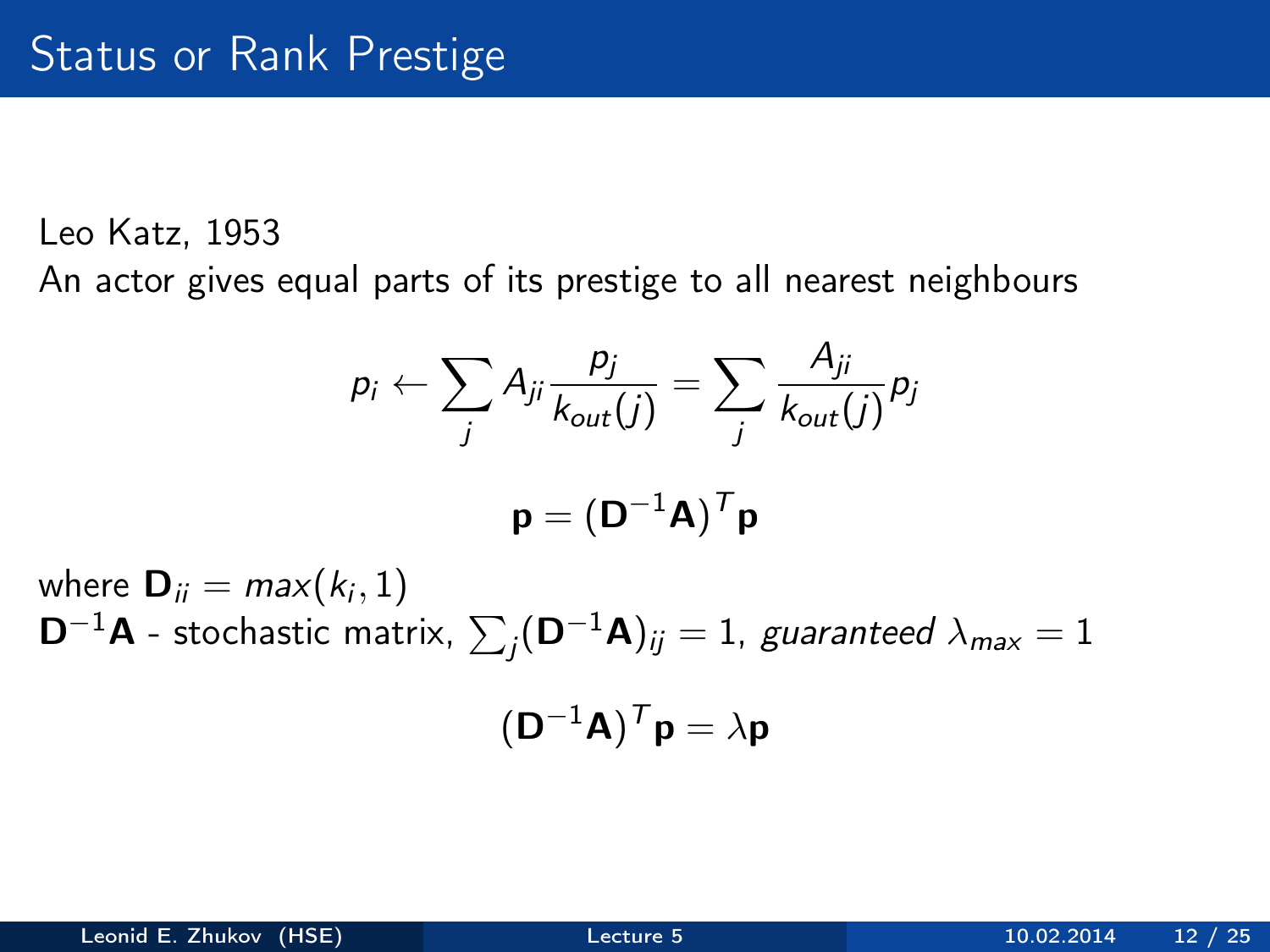### Eigenvector Centrality

Phillip Bonacich, 1972.

$$
c_i \leftarrow \sum_j A_{ji} c_j
$$

$$
c_i = \frac{1}{\kappa} \sum_j A_{ji} c_j
$$

$$
\kappa \mathbf{c} = \mathbf{A}^T \mathbf{c}
$$

$$
(\kappa \mathbf{I} - \mathbf{A}^T) \mathbf{p} = 0
$$

Nontrivial solution only when  $det(\kappa I - A^T) = 0$ . Eigenvalue problem. Choose eigenvector corresponding do maximum eigenvalue:  $\kappa_{\text{max}} = \kappa_1$ ,  $\mathbf{c} = \mathbf{c}_1$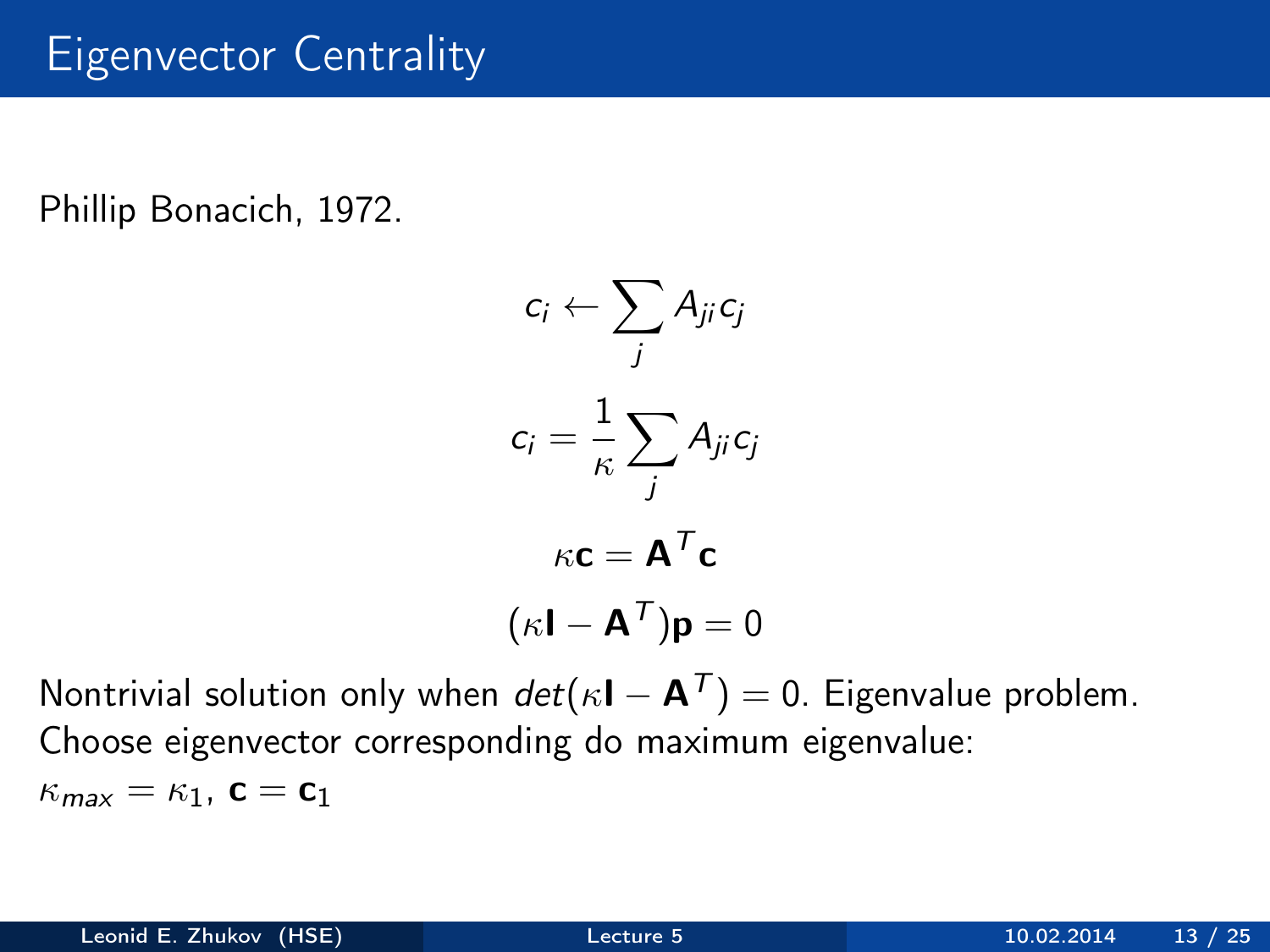Phillip Bonacich, 1987. Parametrized centrality measure  $c(\alpha, \beta)$ 

$$
c_i = \sum_j (\alpha + \beta c_j) A_{ji}
$$

$$
\mathbf{c} = \alpha \mathbf{A}^T \mathbf{e} + \beta \mathbf{A}^T \mathbf{c}
$$

$$
\mathbf{c} = \alpha (\mathbf{I} - \beta \mathbf{A}^T)^{-1} \mathbf{A}^T \mathbf{e}
$$

 $\alpha$  - found from normalizaion  $||\mathbf{c}||_2 = \sum \mathbf{c_i^2} = 1$ 

 $\beta$  - parameter, degree and direction of dependence on others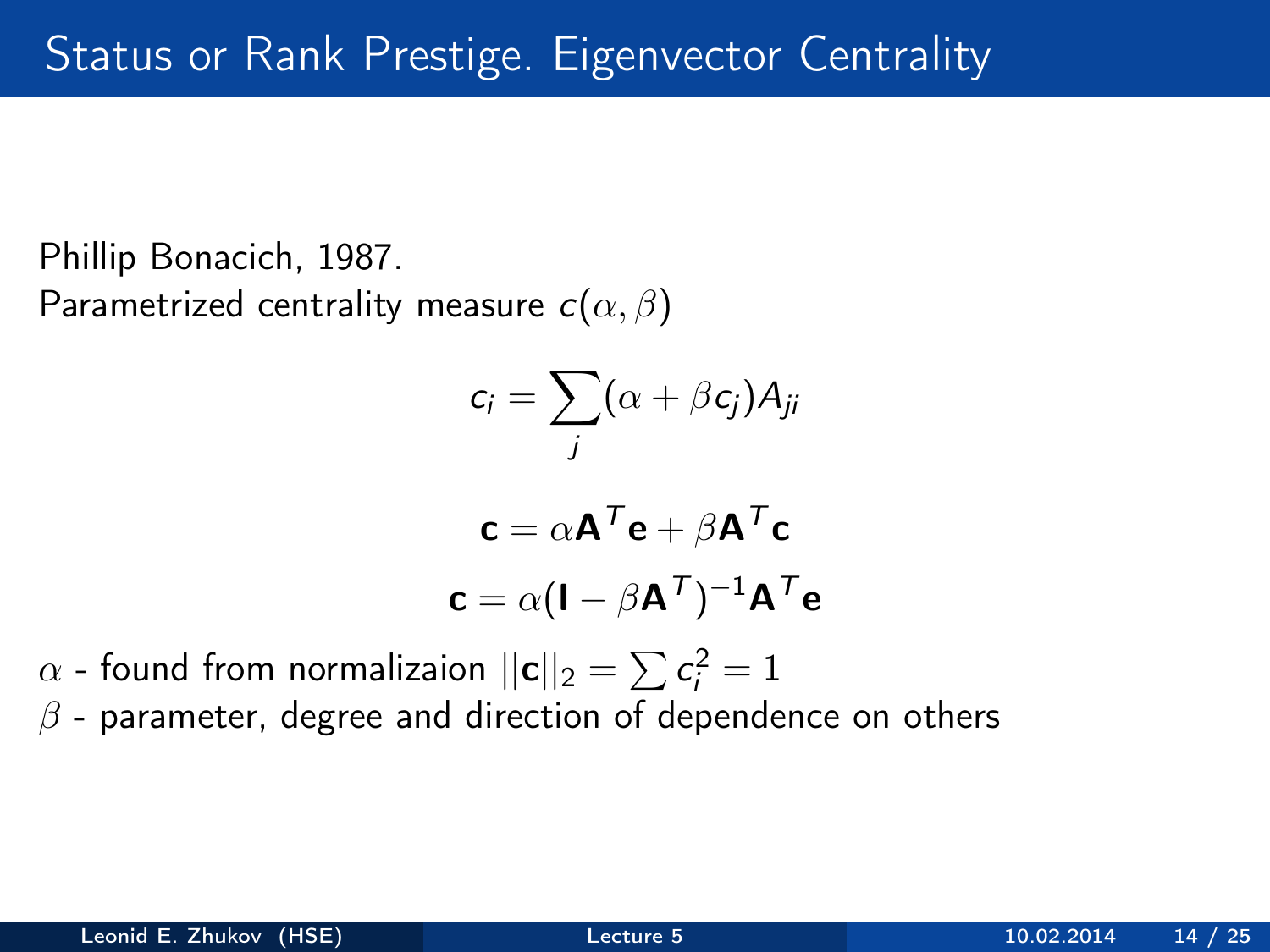# Link Analysis

Graph  $G(n, m)$ 



- zero out degree nodes,  $k_{out}(i) = 0$
- zero in degree nodes,  $k_{in}(i) = 0$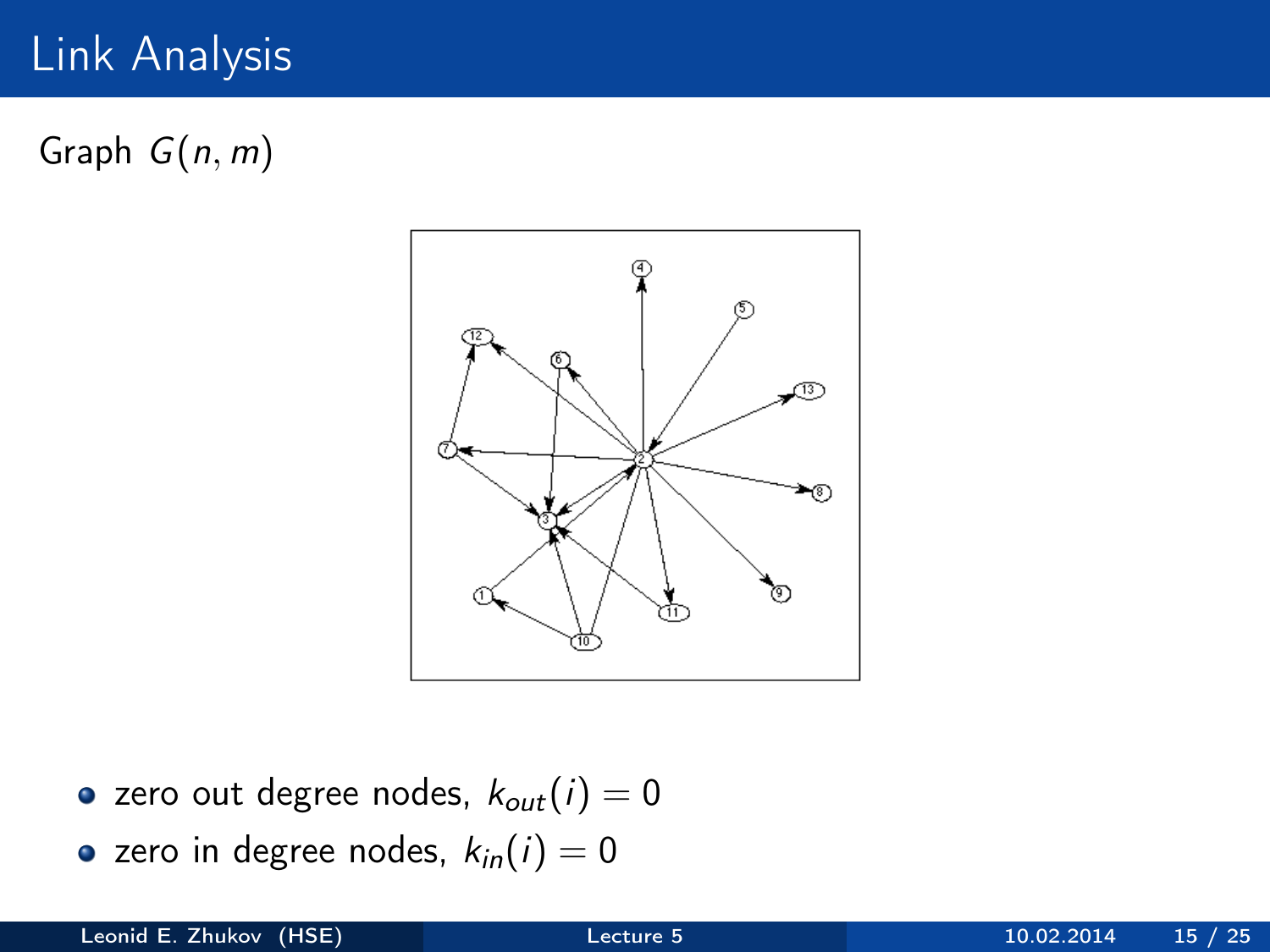### Real World

#### Bow tie structure of the web



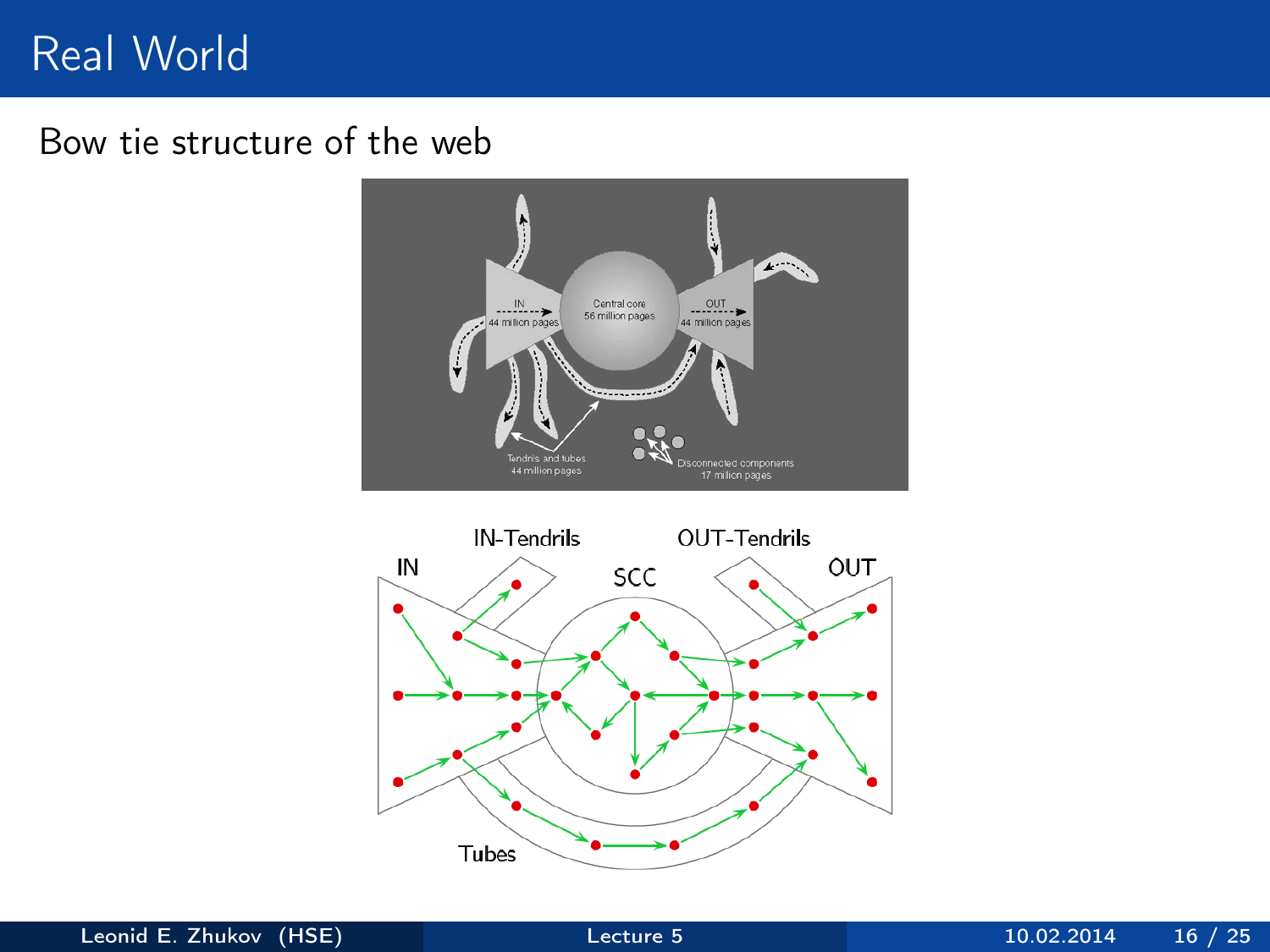Oscar Perron, 1907, Georg Frobenius,1912. Eigenvalue problem:

$$
\text{Pp}=\lambda\text{p}
$$

Perron-Frobenius theorem: Real square matrix with positive entries

- stochastic (non-negative and rows sum up to one)
- irreducible (strongly connected graph)
- aperiodic

then unique largest eigenvalue  $\lambda_{max} = 1$ , with positive left eigenvector and power iterations coneverges to it. Solution satisfies  $|\mathbf{p}|_1 = 1$ Stationary distribution of Markov chain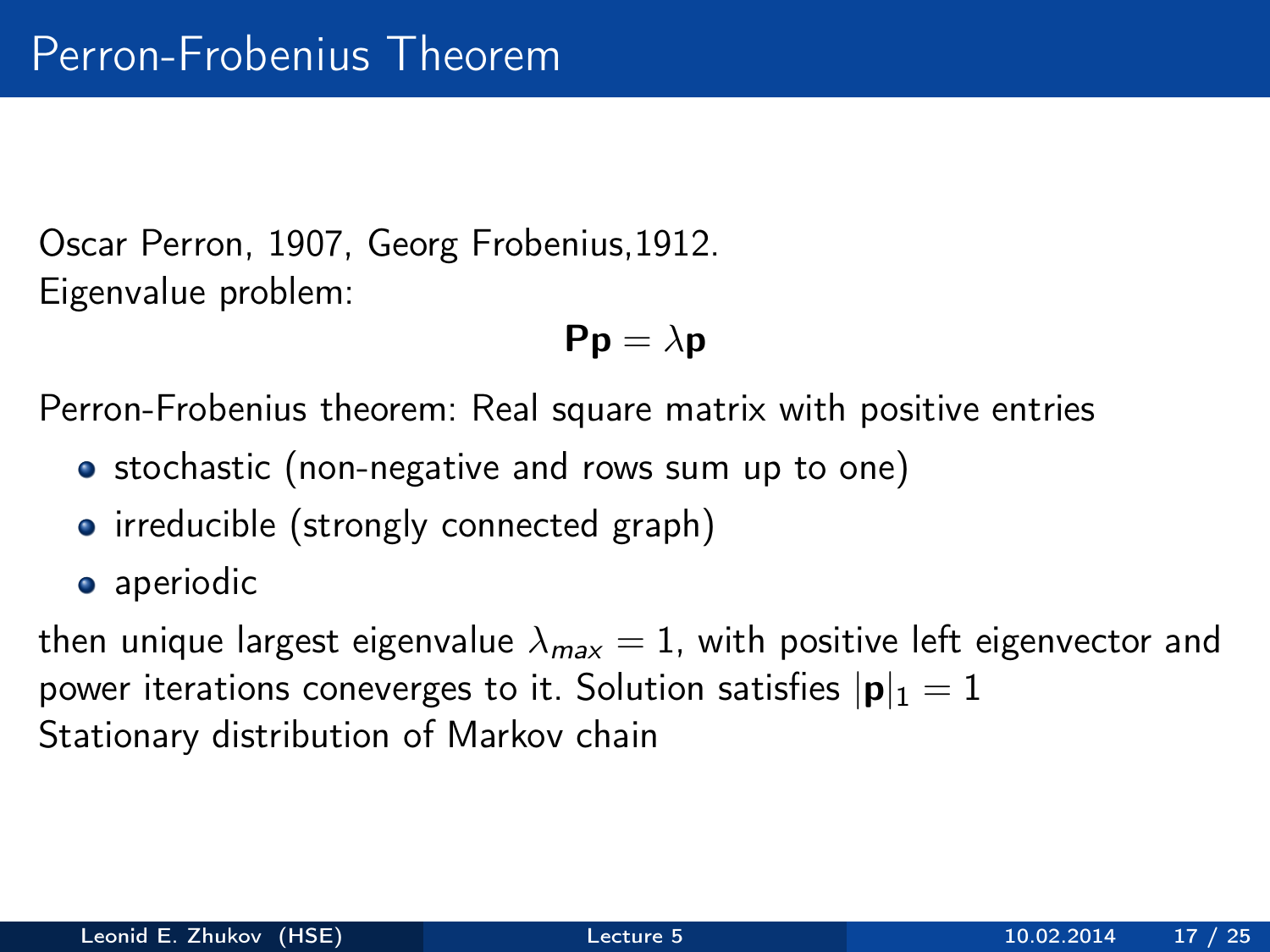## PageRank

Sergey Brin and Larry Page, 1998 Transition matrix:

$$
\bm{P} = \bm{D}^{-1}\bm{A}
$$

Stochastic matrix:

$$
\mathbf{P}' = \mathbf{P} + \frac{\mathbf{de}^T}{n}
$$

PageRank matrix:

$$
\mathbf{P}'' = \alpha \mathbf{P}' + (1 - \alpha) \frac{\mathbf{e} \mathbf{e}^T}{n}
$$

Eigenvalue problem (choose solution with  $\lambda = 1$ ):

$$
\mathbf{P''}^T \mathbf{p} = \lambda \mathbf{p}
$$

Notations:

e - unit column vector, d - absorbing nodes indicator vector (column)

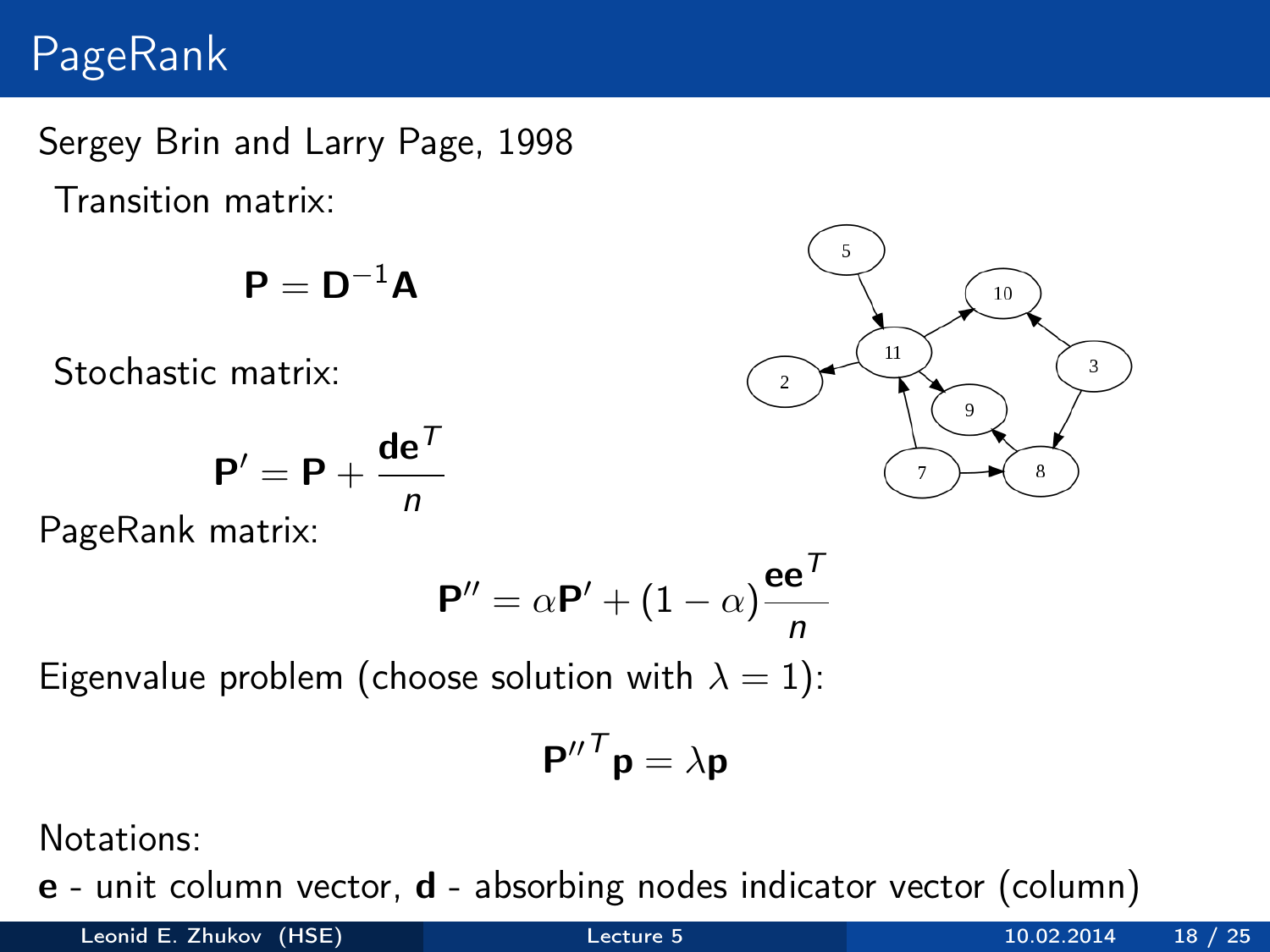# PageRank computations

**•** Eigenvalue problem

$$
\left[\alpha \left( \left(\mathbf{D}^{-1}\mathbf{A}\right)^{\mathsf{T}} + \frac{\mathbf{e}\mathbf{d}^{\mathsf{T}}}{n} \right) + \left(1 - \alpha\right)\frac{\mathbf{e}\mathbf{e}^{\mathsf{T}}}{n}\right] \mathbf{p} = \lambda \mathbf{p}
$$

**•** Power iterations

$$
\mathbf{p} \leftarrow \alpha (\mathbf{D}^{-1} \mathbf{A})^T \mathbf{p} + \alpha \frac{\mathbf{e}}{n} (\mathbf{d}^T \mathbf{p}) + (1 - \alpha) \frac{\mathbf{e}}{n} (\mathbf{e}^T \mathbf{p})
$$

$$
\mathbf{p} \leftarrow \frac{\mathbf{p}}{||\mathbf{p}||}
$$

• Sparse linear system  $(\lambda = 1, ||p||_1 = 1)$ 

$$
\left[\mathbf{I} - \alpha \left( (\mathbf{D}^{-1}\mathbf{A})^{\mathsf{T}} + \frac{\mathbf{e}\mathbf{d}^{\mathsf{T}}}{n} \right) \right] \mathbf{p} = (1 - \alpha)\frac{\mathbf{e}}{n}
$$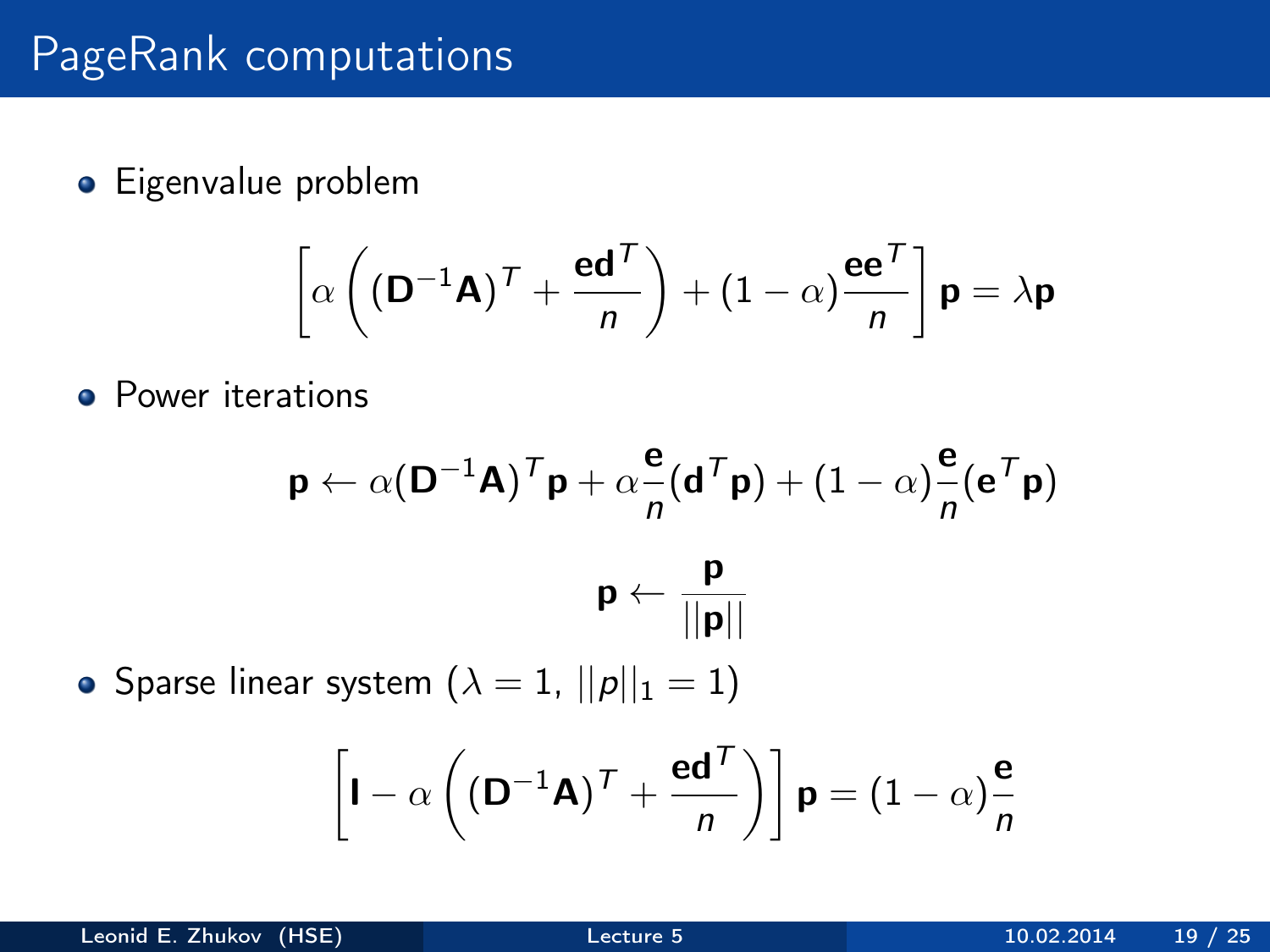# Hubs and Authorities

HITS, Jon Kleinberg, 1999

Citation networks. Reviews vs original research (authoritative) papers

- $\bullet$  authorities, contain useful information,  $a_i$
- $\bullet$  hubs, contains links to authorities,  $h_i$

Mutual recursion

• Good authorities reffered by good hubs

$$
a_i \leftarrow \sum_j A_{ji} h_j
$$

• Good hubs point to good authorities

$$
h_i \leftarrow \sum_j A_{ij} a_j
$$

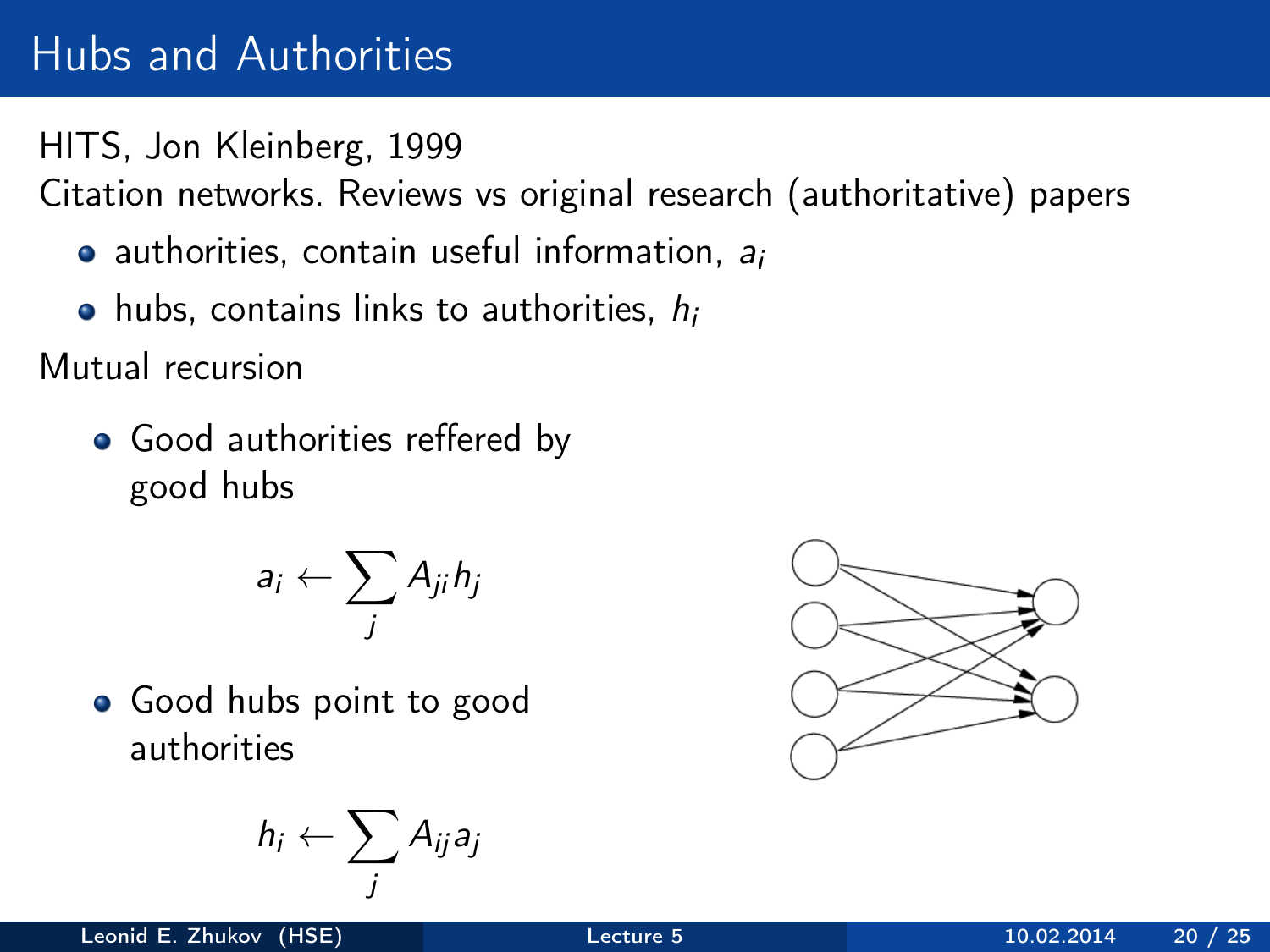System of linear equations

$$
\begin{array}{rcl}\n\mathbf{a} & = & \alpha \mathbf{A}^T \mathbf{h} \\
\mathbf{h} & = & \beta \mathbf{A} \mathbf{a}\n\end{array}
$$

Symmetric eigenvalue problem

$$
(\mathbf{A}^T \mathbf{A})\mathbf{a} = \lambda \mathbf{a}
$$

$$
(\mathbf{A} \mathbf{A}^T)\mathbf{h} = \lambda \mathbf{h}
$$

where eigenvalue  $\lambda=(\alpha\beta)^{-1}$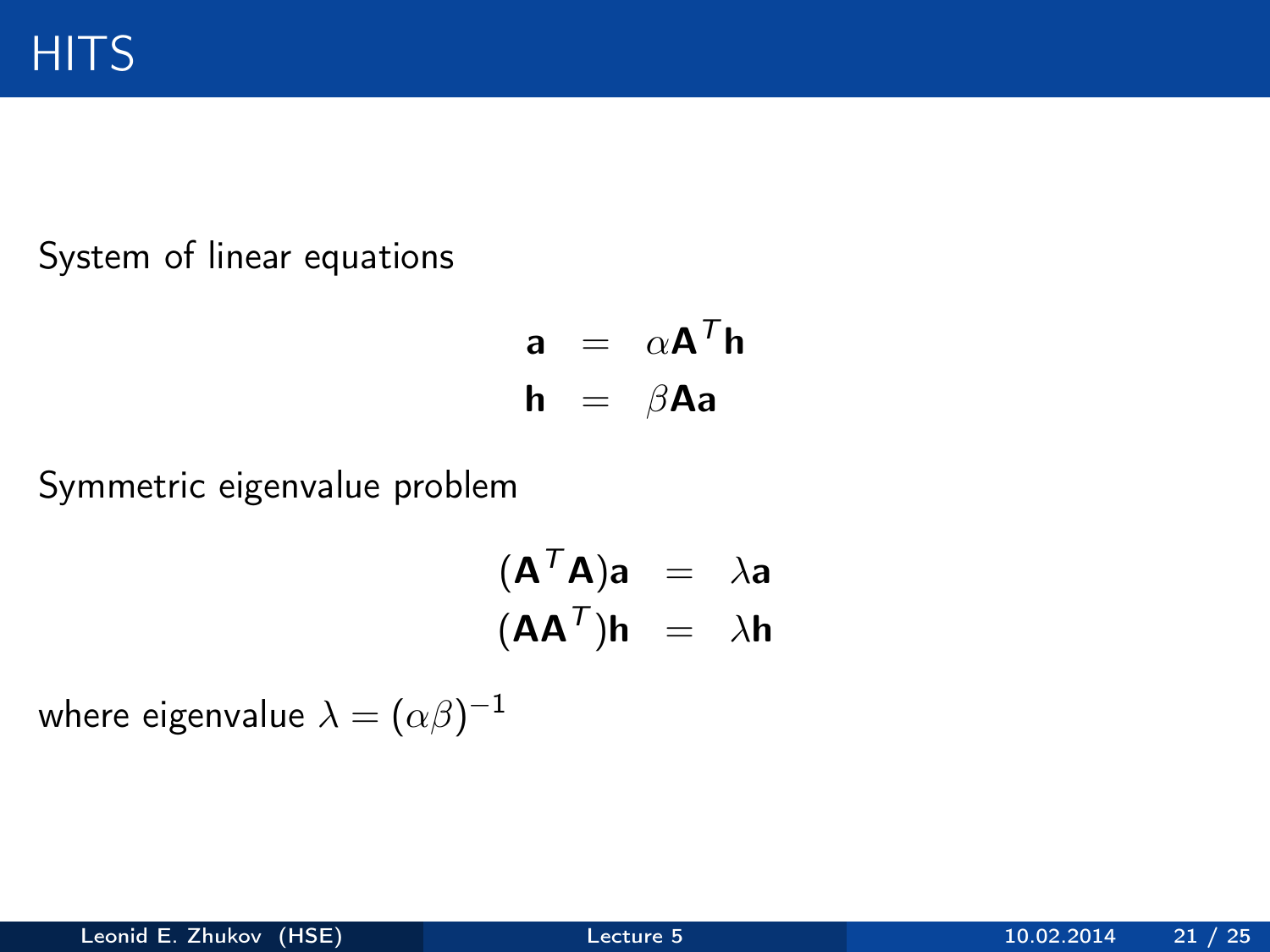# Centrality and Prestige of Florentine Families

#### The Medici family marriage network

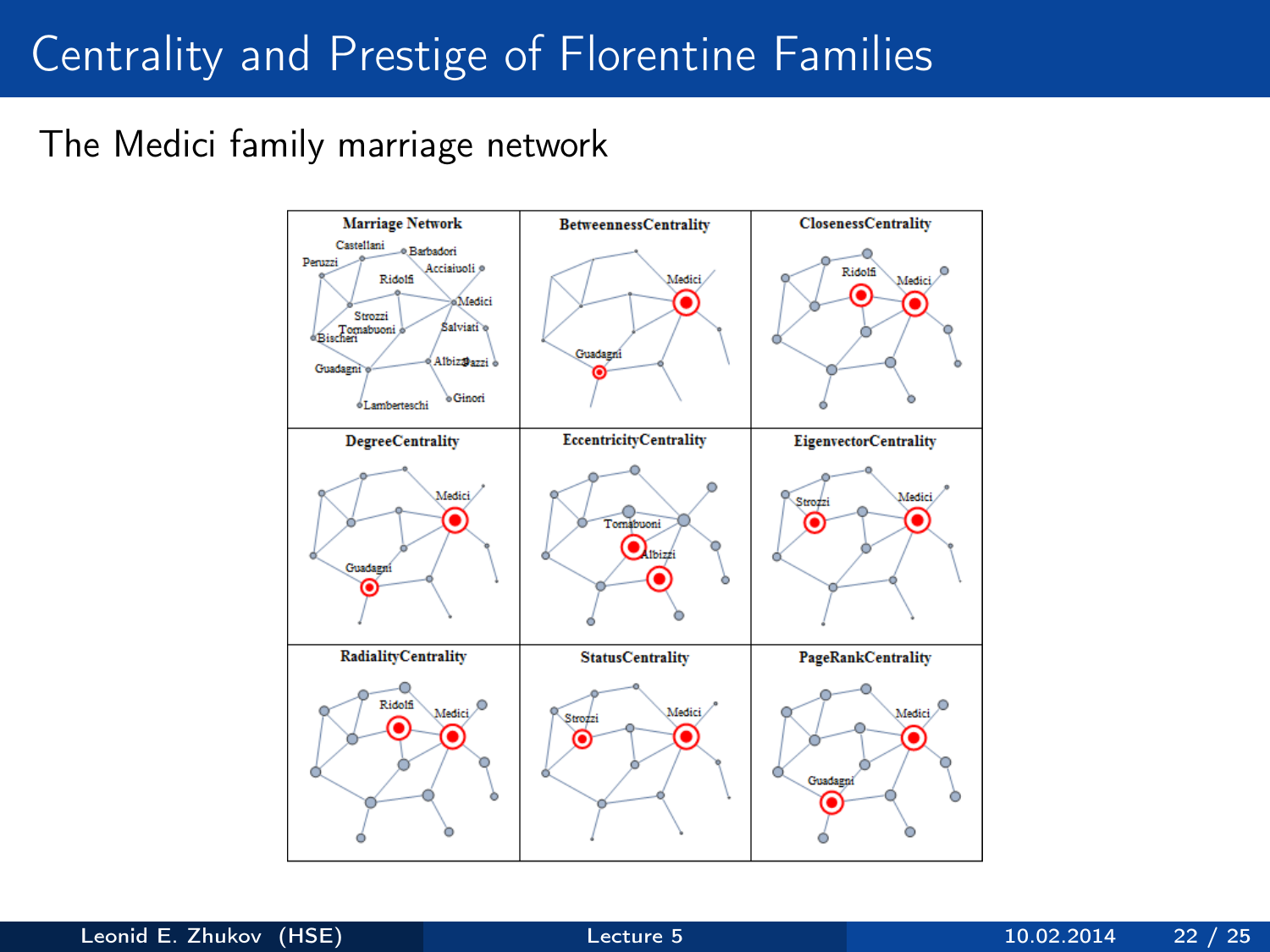### Ranking comparison

- The Kendall tau rank distance is a metric that counts the number of pairwise disagreements between two ranking lists
- Kendall rank correlation coefficient, commonly referred to as Kendall's tau coefficient

$$
\tau = \frac{n_c - n_d}{n(n-1)/2}
$$

 $n_c$  - number of concordant pairs,  $n_d$  - number of discordant pairs

- $\bullet$  -1  $\leq$   $\tau$   $\leq$  1, perfect agreement  $\tau$  = 1, reversed  $\tau$  = -1
- **•** Example

Rank 1 A B C D E Rank 2 C D A B E

$$
\tau = \frac{6-4}{5(5-1)/2} = 0.2
$$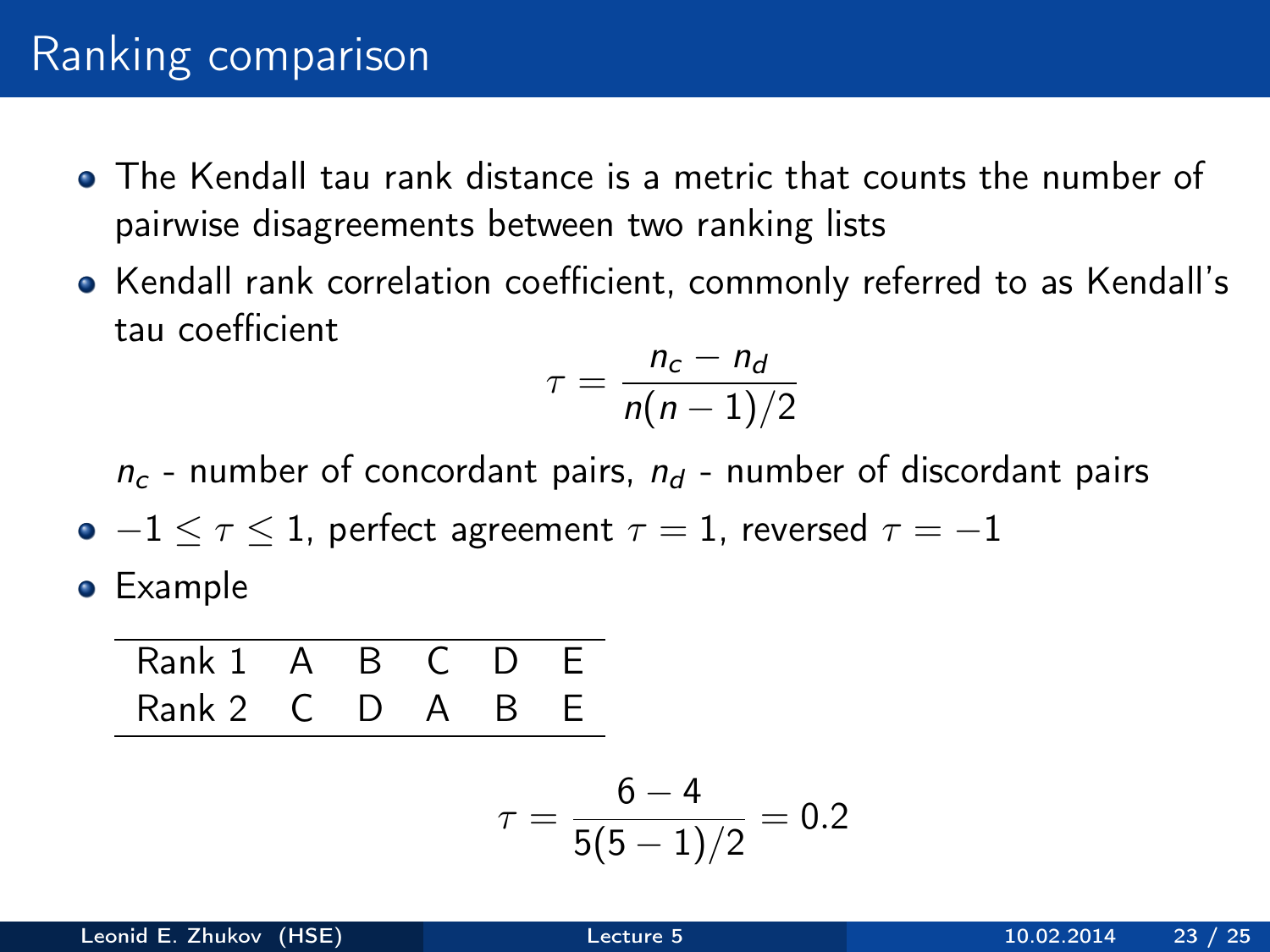- Centrality in Social Networks. Conceptual Clarification, Linton C. Freeman, Social Networks, 1, 215-239, 1979
- Power and Centrality: A Family of Measures, Phillip Bonacich, The American Journal of Sociology, Vol. 92, No. 5 (Mar., 1987), 1170-1182.